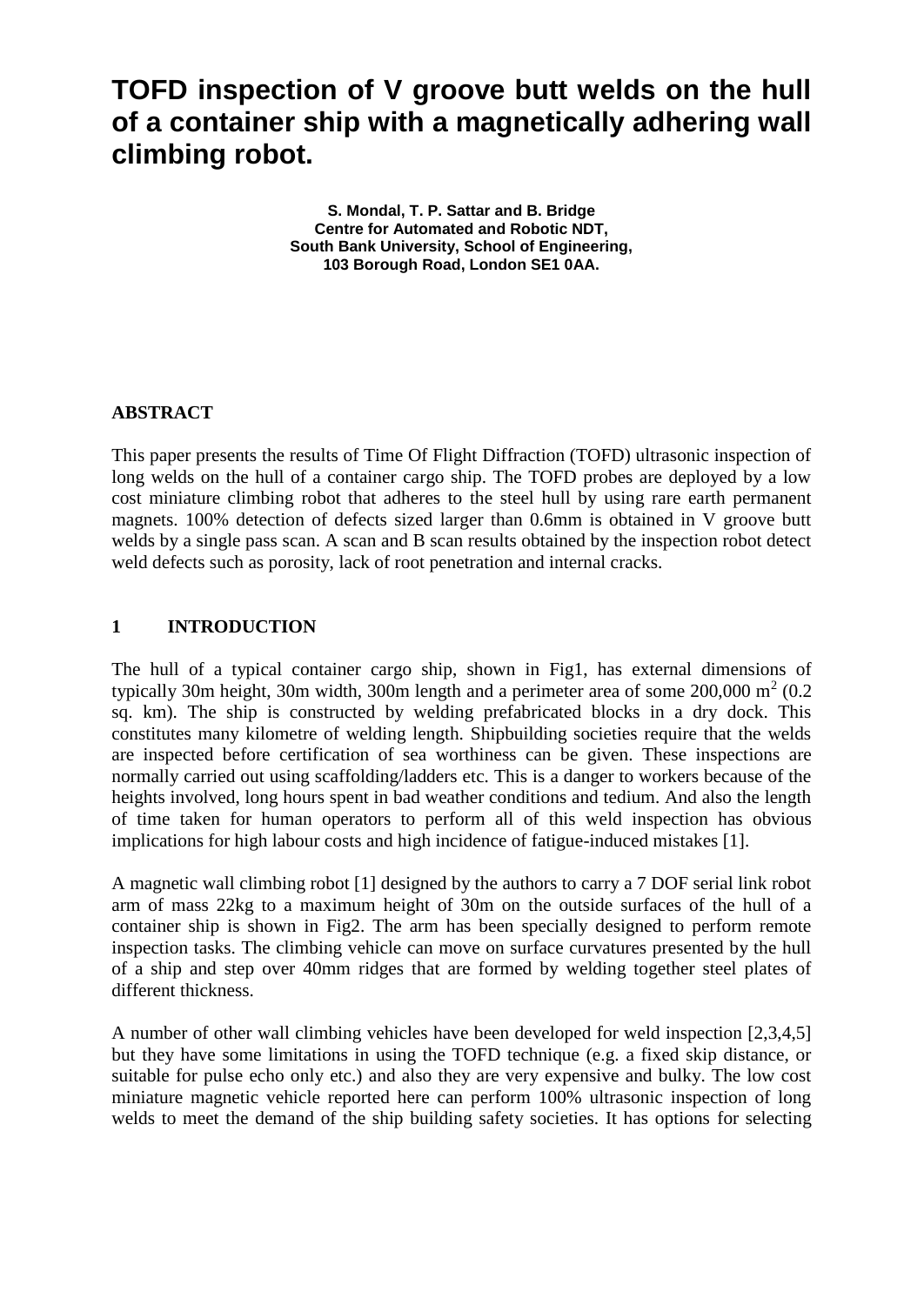variable skip distances during the weld inspections and can take measurement from different angles of the defect by steering the vehicle. Inspections from different angles of a defect increase the probability of detection (POD) and minimize the false call rate (FCR) [6].

The weld inspection has been performed by placing two probes (transmitter-receiver) on each side of the weld centre line. It gives a higher probability of detection than the conventional technique (a single shear wave angle probe from one side). A conventional technique sometimes cannot detect the defect in a Heat Affected Zone (HAZ) on the other side of the weld line. It requires two separate scans from both sides and hence takes a longer time. Also, this probe separation technique provides 100% detection of defects sized larger than 0.6mm by a single pass scan.

Although designed primarily for inspecting welds on the outer surface of the hull of a container ship, it could also be employed to test welds in ferrous components in hazardous environments such as chemical plants, oil storage tanks, etc [7].



**Figure.1 Stern section of a hull of a container ship.**



**Figure 2. Magnetic climbing robot carrying a 7 DOF arm on a hull mock up.**

# **2 THE MAGNETIC CLIMBING TOFD SYSTEM**

The system consists of the following units: 1) Magnetic crawler 2) PC based ultrasonic TOFD system. The components of this system are described in the following section:

#### **2.1 Magnetic crawler**

The magnetic climbing vehicle reported here has been prototyped to perform ultrasonic TOFD inspection of vertical welds and the cross welds on the outside of a ship's hull. A miniature magnetic crawler is shown in Fig 3 and a section of vertical welds and the cross welds with magnetic crawler is shown in Fig 4. It consists of two DC servomotors and a differential gear box. One 15W DC motor is used for driving the vehicle forward or backward and another DC motor is used for steering the vehicle. Twelve pieces of 30x30x5 permanent rare earth magnets are glued to the underside of the vehicle to provide a clamping force of 110N to the vertical surface. The air gap between the magnetic vehicle and the steel surface is 6mm. The vehicle uses permanent magnets instead of electromagnets because permanent magnets have advantages for application in hazardous environments and they will not result in loss of adhesion in the event of power failure to the vehicle. The operator can remotely control the speed and direction of the vehicle via a 30m umbilical cable. Two probe holders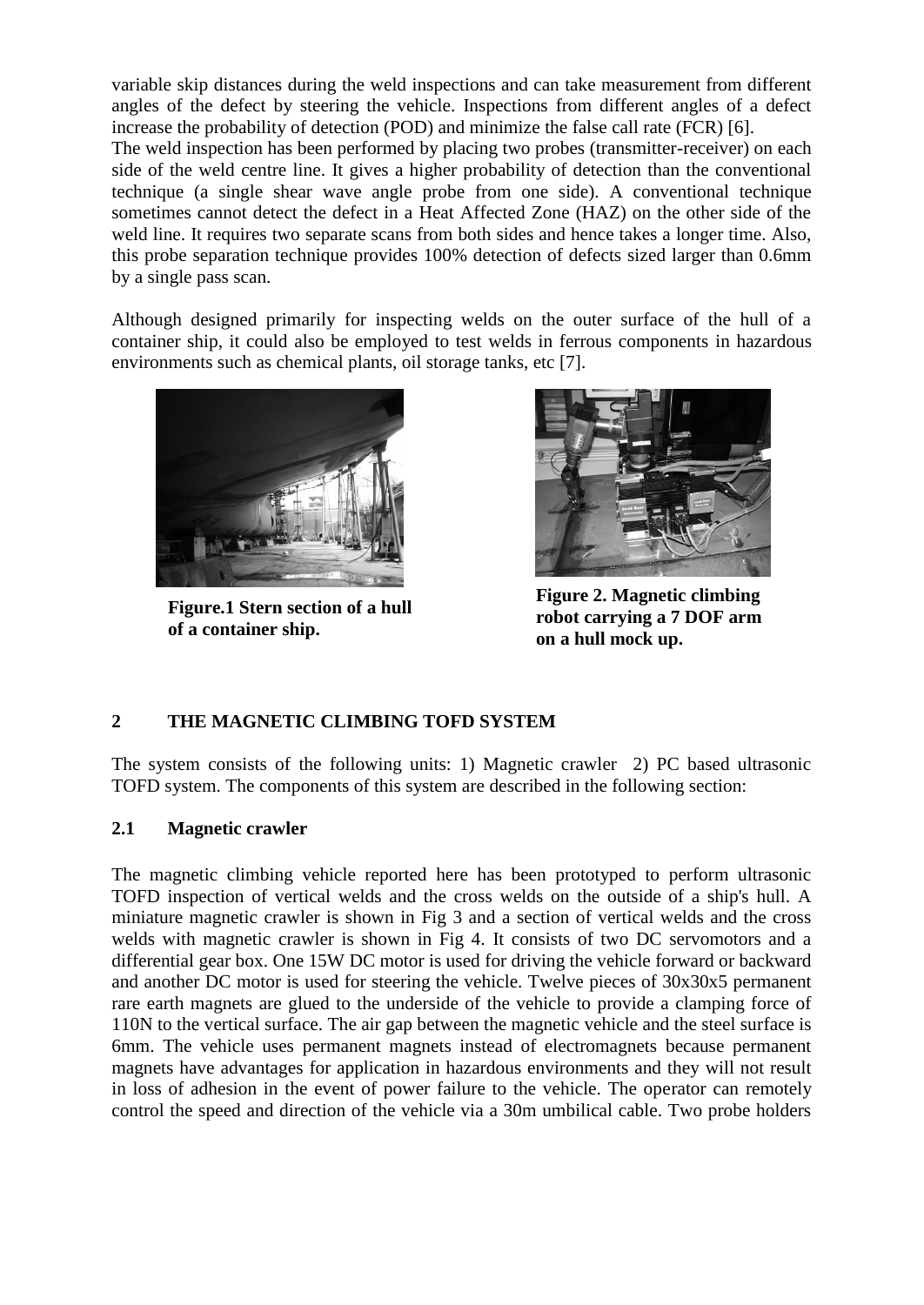have been attached to the vehicle to carry two ultrasonic emitter/receiver probes. The distance between the two probes can be changed. . Table 1 shows the specification of the crawler.



**Figure 3. The magnetic crawler.**



**Figure 4: Cross Welds: 20 mm wide,11 mm proud of the surface with magnetic crawler.**

| Length x Width x Height            | 270mm x 220mm x 90mm                          |
|------------------------------------|-----------------------------------------------|
| Weight including ultrasonic probe: | 2.8kg                                         |
| Maximum payload:                   | $1.5 \text{ kg}$                              |
| Speed:                             | 1 m per minute                                |
| Able to clear obstacles of height: | $6 \text{ mm}$                                |
| Power supply:                      | 12 VDC                                        |
| Control of crawler:                | The crawler can be controlled remotely either |
|                                    | from a PC or a hand controller.               |
| Umbilical:                         | The umbilical contains all the cables for the |
|                                    | ultrasonic probes, drive motor and encoders.  |
| Encoders:                          | Two encoders measure distance traversed and   |
|                                    | turning angles.                               |

### **Table 1. The magnetic crawler specifications.**

# **2.2 PC based ultrasonic TOFD system**

The PC based ultrasonic system is shown in Fig 5. Two 10 MHz,  $60^0$  angle, ultrasonic longitudinal probes are used for inspection. The transmitter produces a 1 millisecond chirp every 200 milliseconds and the chirp contains 56 pulses. A transit time of 0.1 usec for each pulse is produced by applying 200 volts.

Signals from the receiver are amplified by a broad-band amplifier (0.1-12 MHz), so to avoid aliasing in the digitisers, the signal is passed through 10MHz anti-aliasing filters. The filtered signal is digitised by an 8 bit waveform digitiser which operates at a sampling frequency of 100 MHz. This digitiser is triggered from the computer via a delay generator so that the start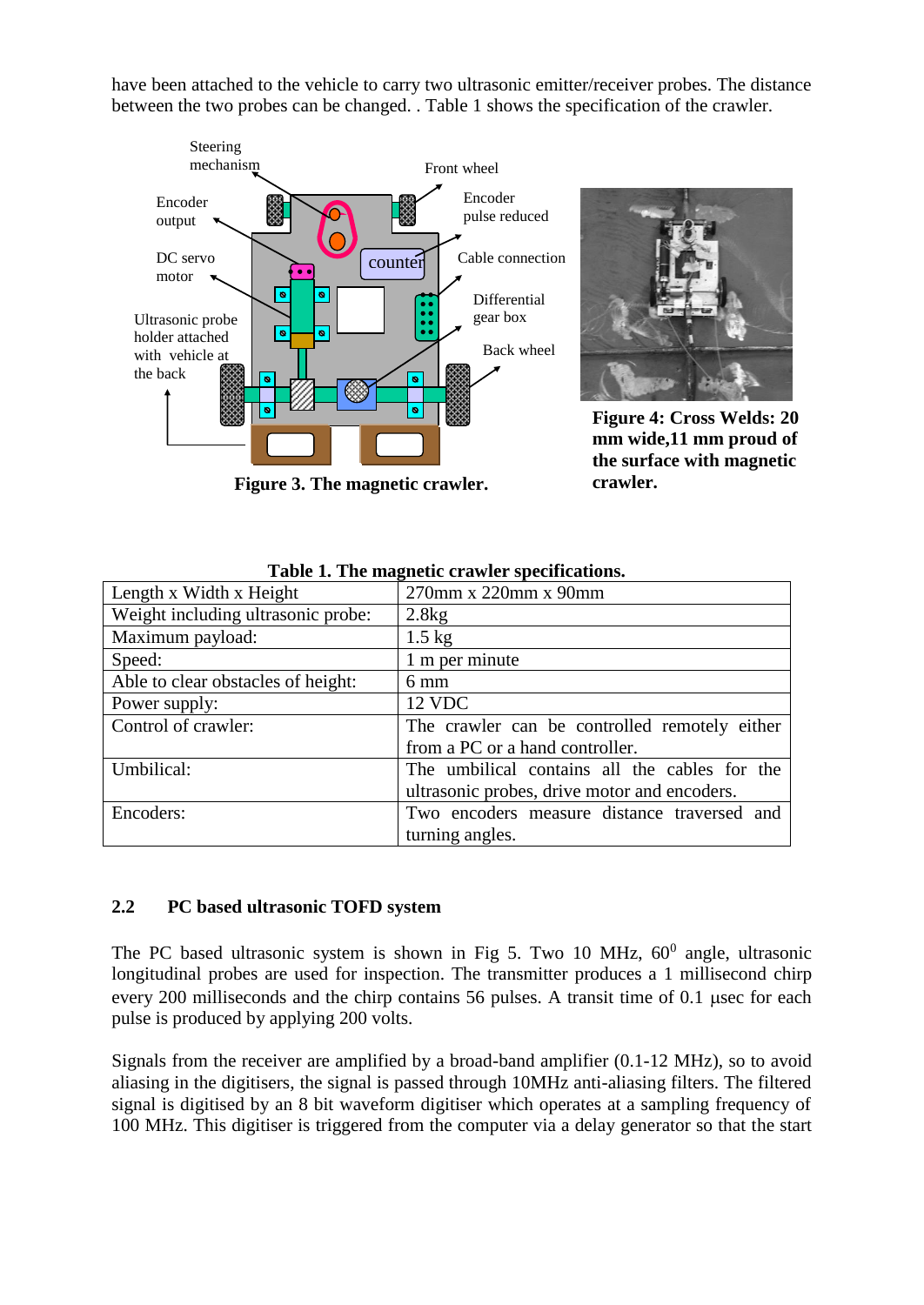of the recorded signal from the receiver probe occurs just before the arrival of the lateral wave. The length of each recorded signal is chosen to cover a depth range from which adequate signals can be expected.







**Figure 5: PC based TOFD system. Figure 6: Ultrasonic TOFD scanning software menu.**

Ultrasonic data from the pulser-receiver device is collected directly by a 64MHz A/D card plugged into the expansion bus of the PC. The sampling rate can be varied from 250 kHz to 32 MHz and the acquired data stored in memory at the rate of 4 Kb/channel. All features including the sample rate, trigger selection, threshold levels and interrupts are programmable. Other features that can be defined by the operator include multiple gates, pulse repetition rate, pulse width, gain and damping. Both A scan and B scan data can be displayed on the screen. A-scans are stored in a B scan line buffer and hold up to 512 rectified A-scan samples. Colours of the B scan image follow a standard linear scale in 1/16 steps. The SOFRA test software menu for the ultrasonic TOFD technique is shown in Fig 6.

# **2.3 Weld defect inspections**

For testing purposes, a section of a hull has been engineered by the Odense Steel Shipyard and installed in the Centre's laboratory. The welds are V groove butt welds. The vertical weld has dimensions of 190 cm long, 20mm wide, and stands 11mm proud of the surface. A range of known defects have been artificially inserted into the cross weld. A start and stop command was used to build up a B scan for the selective weld areas. Each B-scan amplitude level is represented by a colour. A colour palate is shown in Fig 9. The colour range of the palate is 0 to  $\pm 100$  dB and each colour is separated by 12.5 dB. Ultrasonic parameter set up during the TOFD inspection is shown in Table2.

| Pulse Amplitude | 200 volts | Damping                  | 50 ohms      |
|-----------------|-----------|--------------------------|--------------|
| Pulse width     | 70 nsec   | Blanking time            | $10 \mu$ sec |
| Gain            | 45-55 dB  | Digitising sampling rate | 100MHz       |
| PRF             | 1kHz      | Threshold                | 50%          |
| Trig-out-delay  | $22$ usec | Testing mode             | Through      |
|                 |           |                          | transmission |

|  | Table 2: Ultrasonic parameter set up. |  |  |  |
|--|---------------------------------------|--|--|--|
|--|---------------------------------------|--|--|--|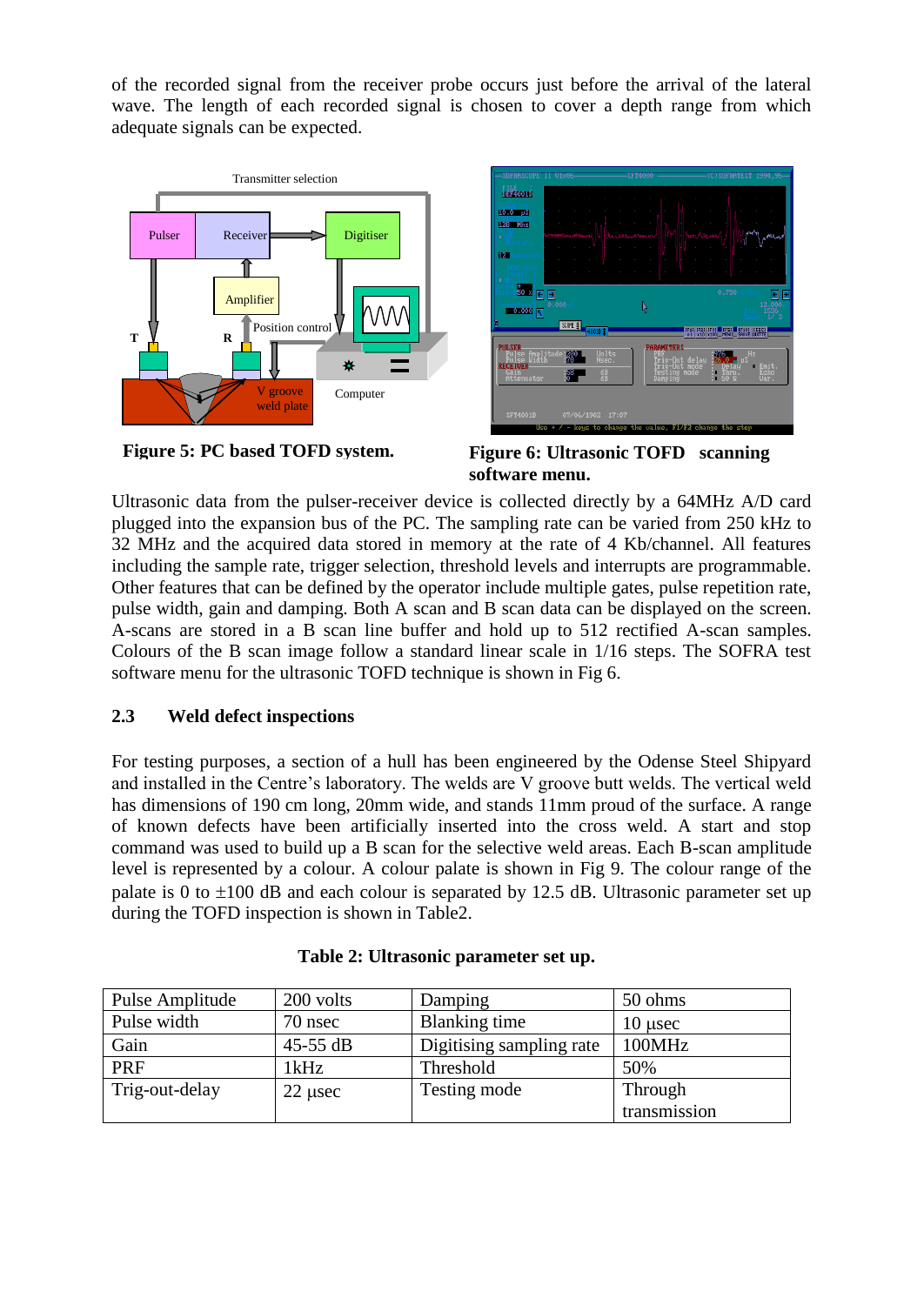

**Figure 12: A scan obtained from an internal flaw of the V groove weld.**

**1** - Lateral wave signals, **2** - Signal from the defects **3** - Back wall echo signals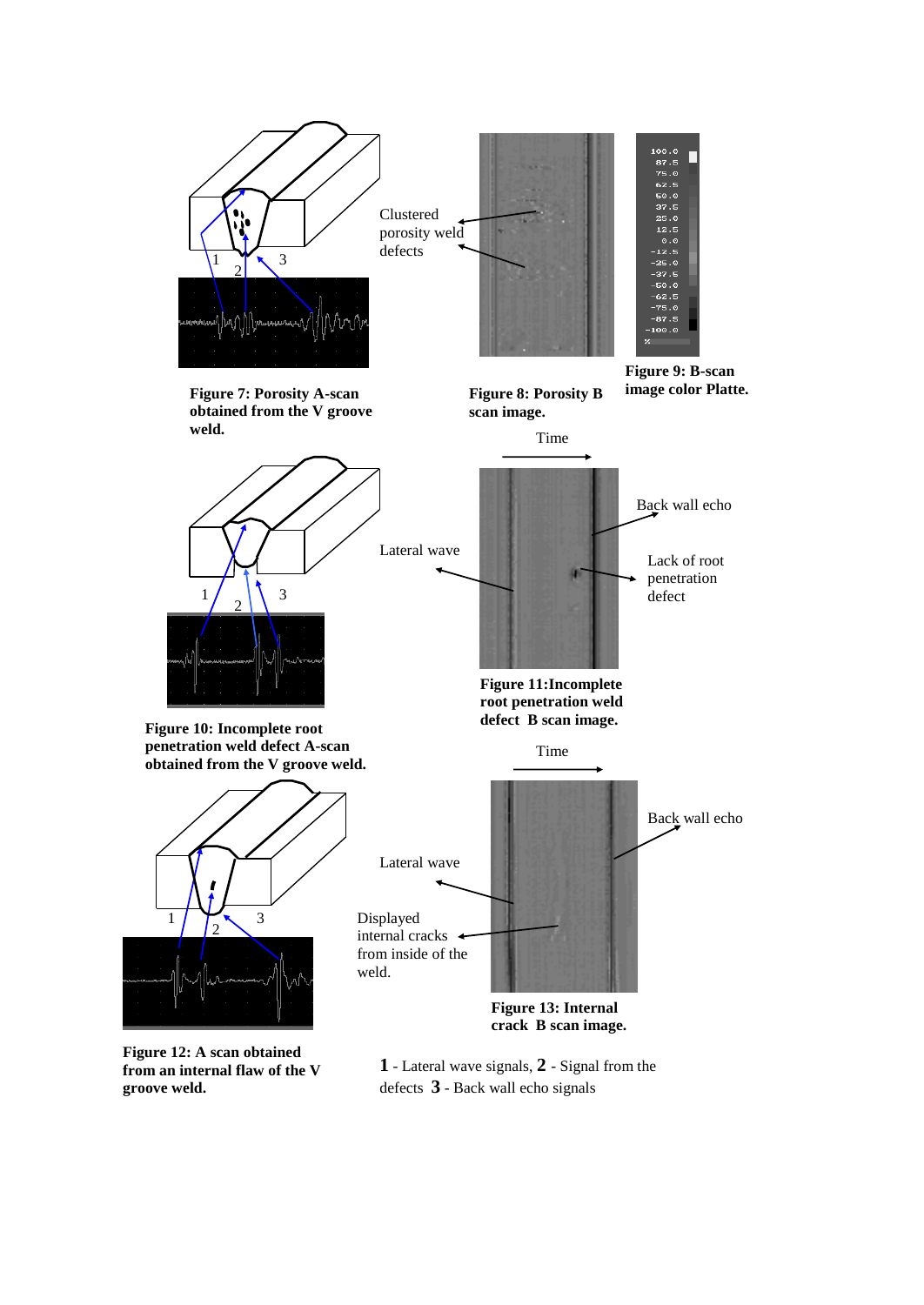Three different types of defects have been detected in the V groove butt weld by using the ultrasonic TOFD technique. The weld defects are: clustered porosity, incomplete root penetration and internal cracks.

# *2.3.1 Clustered porosity defects*

The clustered porosity is most often caused by improper welding techniques, contamination, or an improper chemical balance between the filler and base metals. A scan result obtained from the clustered porosity is shown in Fig 7. The gain was set up as 51 dB. The typical TOFD pattern image is presented in the B scan. The scanning direction was perpendicular to the plane of the drawing. Indications of clustered porosity are displayed in the B scan between the lateral wave and back wall echo. It is shown in Fig 8.

# *2.3.2 Incomplete root penetration defect*

Incomplete root penetration defects occur when the weld penetration of the joint is less than that needed to fuse through the plate or into the preceding weld. A picture of incomplete root penetration and corresponding A scan signal is shown in Fig10. The first signal in the A-scan is from the weld surface, the second signal is from the incomplete root penetration defect and the third signal is from the back wall echo. The gain was set to 45 dB. An indication of the incomplete root penetration defect obtained by the B-scan image is shown in Fig 11.

# *2.3.3 Internal cracks*

Internal cracks develop in the weld as the weld pool shrinks and solidifies. Low melting materials are rejected toward the centre of the weld while freezing. Since these materials are the last to freeze, they separate, leaving cracks. An A-scan signal obtained from the internal crack is shown in Fig 12. The second signal indicates the defect from the internal crack. Bscan image for the internal crack is shown in Fig 13. The gain was set to 48 dB.

# **CONCLUSION**

Tests show that three different types of weld defects (porosity, incomplete root penetration, and internal crack) can be detected in remote V groove butt welds by using the TOFD technique deployed by a very simple magnetically adhering robot that provides access to vertical and horizontal welds on the hull of large container cargo ships. The very small size and simplicity of the robot should enable it to be made completely autonomous with on-board power, embedded PC, Ultrasonic flaw detector and wireless Ethernet communications with a Client PC on the ground used for control and data acquisition.

# **REFERENCES**

- 1. **Sattar T., M. Alaoui, S. Chen and B. Bridge**, (2001) A magnetically adhering wall climbing robot to perform continuous welding of long seams and NDT the welds on the hull of a container ship, 8<sup>th</sup> IEEE Conference on Mechatronics and Machine Vision in practice, Hong Kong.
- 2. **B. Bridge, T. sattar , A. Khalid and M. Rakocevic,** (1998) "Development of Novel Climbing Robot Technology for NDT in Hazardous Environments2, NDT, An Eastern-Western European perspective, September, pp. 304-320.